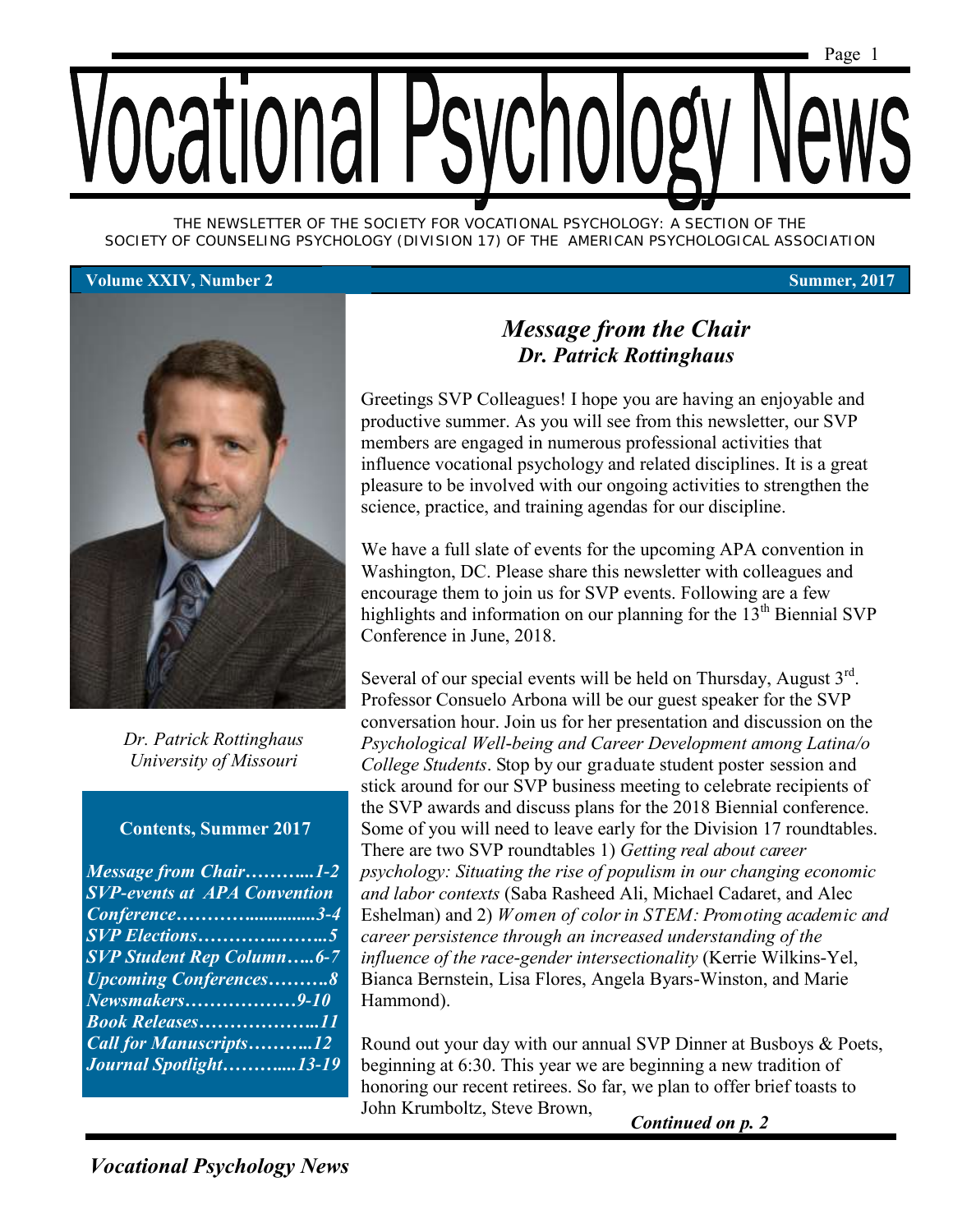Page 2

#### *Continued from p. 1*

and Itamar Gati. This will be a fun way to celebrate luminaries in our field and mingle with our incoming members and students. Let me know if you are

interested in attending but missed the sign-up deadline.

In other news, many of our members attended the NCDA conference in Orlando. In particular, Emily Bullock-Yowell, Janet Lenz, Jim Sampson, and I presented findings from the 2016 SVP biennial conference. Our presentation engaged professionals from diverse settings and advances ongoing efforts to identify ways to connect Theory, Research, and Practice. Moreover, I was glad to be involved with the SVP featured session with Sherri Turner, Rich Lapan, and Becky Bobek. We discussed emerging integrative models of career development.

Finally, we continue to engage in planning for the 2018 SVP biennial conference. After some discussion on the SVP listserv, the executive board decided to work with a conference planner to identify a viable location. This strategy has worked well for other similar-sized organizations and will enable us to secure a quality hotel and focus on the conference content. Tentatively, we are planning to hold the SVP conference in Phoenix from June 18-20 just before the NCDA conference. Building on the productive discussion at the APA convention in Denver, the conference theme will emphasize career transitions across the lifespan. This broad theme connects with important topics and ongoing research of our membership. In particular, prominent topics will cover the following transitions: retirement, college to career, midcareer, life-role transitions, emerging adulthood, adaptability, proactivity, resilience, etc. A growing group of our members from diverse backgrounds has responded to the invitation to serve on the steering committee. It is my hope that more focused conversations at the business meeting in DC will advance our efforts to achieve yet another successful conference. Mark your calendars and look for a call for proposals due in October!

It has been a dynamic year for our membership with many professional and personal accomplishments. I look forward to seeing you in DC!

Patrick Rottinghaus

#### **Have an interesting idea for a Guest Column for the Winter 2018 Edition of Vocational Psychology News?**

Please send your news, notes, and newsletter articles as a word document attachment to: Neeta Kantamneni at nkantamneni2@unl.edu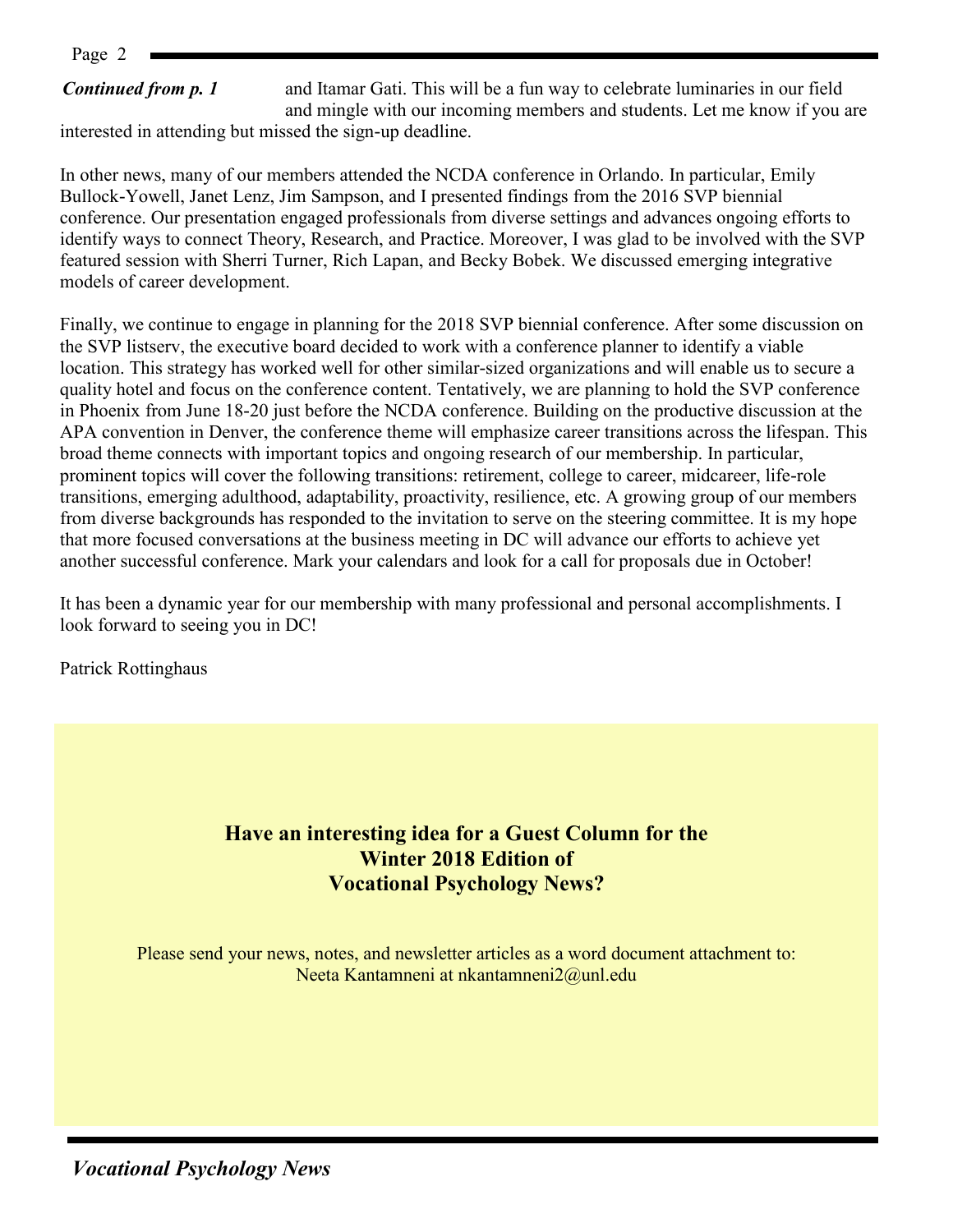# 125<sup>th</sup> ANNUAL | Washington, D.C. **CONVENTION |** AUGUST 3-6, 2017

# **SVP Programming at the 2017 APA Annual Convention**

**Thursday, August 3, 2017**

9:00AM - 9:50AM Symposium: [Vocational Psychologists Collaborating With Other Disciplines to Better Understand Work](javascript:WebForm_DoPostBackWithOptions(new%20WebForm_PostBackOptions(%22gridViewResultSession$ctl06$linkButtonSessionTitle%22,%20%22%22,%20true,%20%22%22,%20%22%22,%20false,%20true)))  [and Careers](javascript:WebForm_DoPostBackWithOptions(new%20WebForm_PostBackOptions(%22gridViewResultSession$ctl06$linkButtonSessionTitle%22,%20%22%22,%20true,%20%22%22,%20%22%22,%20false,%20true))) Convention Center/Room 101 Street Level

9:00AM – 11:00 AM Symposium: Society of Vocational Psychology: Toward an Ecological Perspective to Career Interventions, Global Challenges and Future Directions Mount Vernon Place United Methodist Church, 900 Massachusetts Ave NW, Room B102

 $11:00AM - 12:00 PM$ SVP Conversation Hour Mount Vernon Place United Methodist Church, 900 Massachusetts Ave NW, Room B102

12:00PM – 1:00 PM SVP Reception and Student Poster Session Mount Vernon Place United Methodist Church, 900 Massachusetts Ave NW, Room B102

2:00PM – 4:00 PM SVP Business Meeting Mount Vernon Place United Methodist Church, 900 Massachusetts Ave NW, Fellowship Hall

**Friday, August 4, 2017**

8:00AM - 8:50AM Symposium: [Ask the Editors---Counseling and Vocational Psychology Journals](javascript:WebForm_DoPostBackWithOptions(new%20WebForm_PostBackOptions(%22gridViewResultSession$ctl03$linkButtonSessionTitle%22,%20%22%22,%20true,%20%22%22,%20%22%22,%20false,%20true))) Convention Center/Room 302 Level Three

10:00AM - 10:50AM Poster Session: [Vocational and Career Development](javascript:WebForm_DoPostBackWithOptions(new%20WebForm_PostBackOptions(%22gridViewResultSession$ctl05$linkButtonSessionTitle%22,%20%22%22,%20true,%20%22%22,%20%22%22,%20false,%20true))) Convention Center/Halls D and E Level Two

5:00PM - 5:50PM Symposium: [Precarious Work---Widening the Circle of Vocational Psychology](javascript:WebForm_DoPostBackWithOptions(new%20WebForm_PostBackOptions(%22gridViewResultSession$ctl04$linkButtonSessionTitle%22,%20%22%22,%20true,%20%22%22,%20%22%22,%20false,%20true))) Convention Center/Room 149A Street Level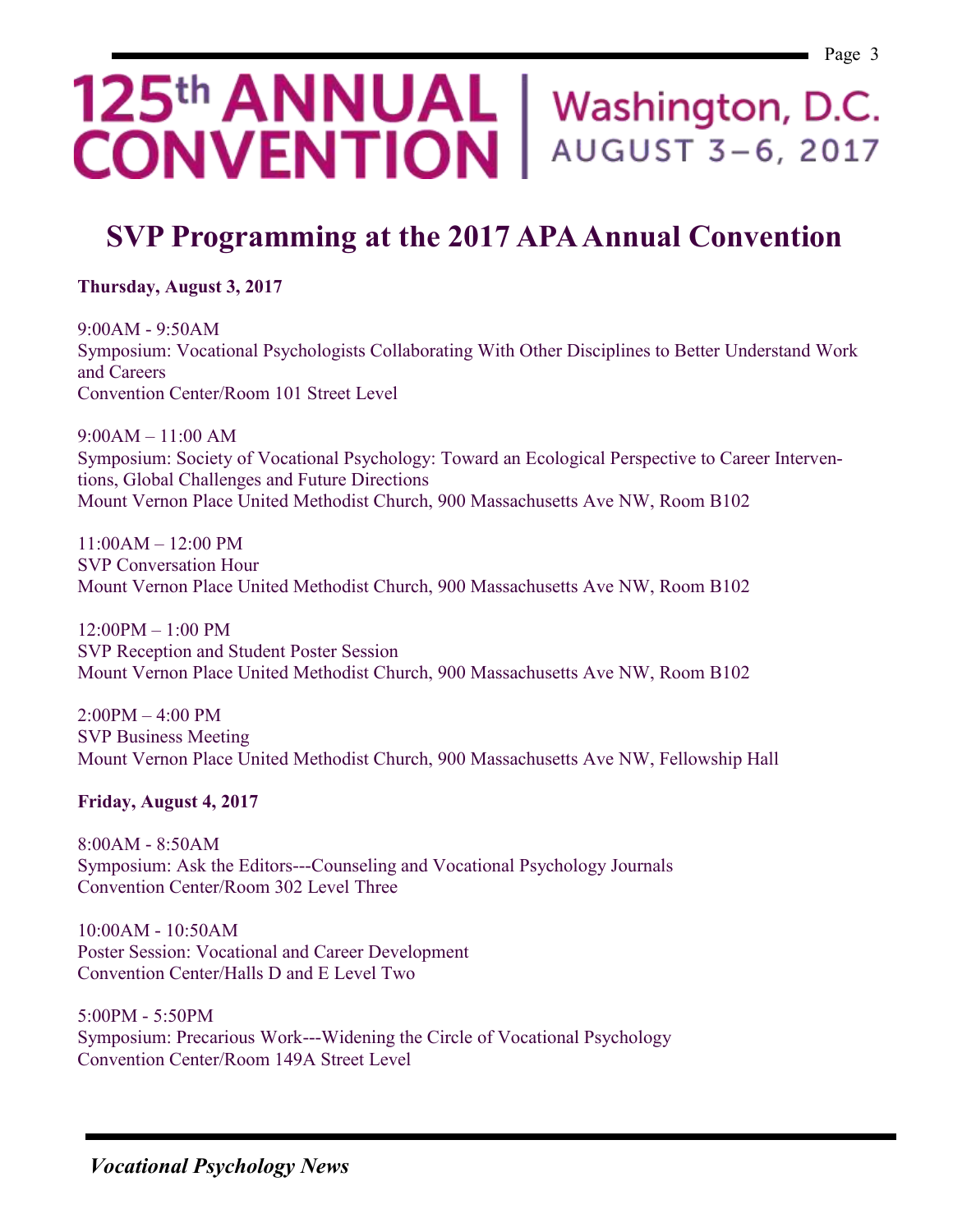**Saturday August 5, 2017**

8:00AM - 8:50AM Symposium: [Career and Life Adventure Planning for Youth---Model, Collaboration and Tools](javascript:WebForm_DoPostBackWithOptions(new%20WebForm_PostBackOptions(%22gridViewResultSession$ctl06$linkButtonSessionTitle%22,%20%22%22,%20true,%20%22%22,%20%22%22,%20false,%20true))) Convention Center/Room 302 Level Three

9:00AM - 9:50AM Symposium: [Changing Career Development Paradigms: Implications on Psychological Research, Practice,](javascript:WebForm_DoPostBackWithOptions(new%20WebForm_PostBackOptions(%22gridViewResultSession$ctl08$linkButtonSessionTitle%22,%20%22%22,%20true,%20%22%22,%20%22%22,%20false,%20true)))  [and Policy](javascript:WebForm_DoPostBackWithOptions(new%20WebForm_PostBackOptions(%22gridViewResultSession$ctl08$linkButtonSessionTitle%22,%20%22%22,%20true,%20%22%22,%20%22%22,%20false,%20true))) Convention Center/Room 146A Street Level

11:00AM - 11:50AM Symposium: [Advancing Vocational Psychology Through Positive Psychology and Cross-Cultural Lenses](javascript:WebForm_DoPostBackWithOptions(new%20WebForm_PostBackOptions(%22gridViewResultSession$ctl02$linkButtonSessionTitle%22,%20%22%22,%20true,%20%22%22,%20%22%22,%20false,%20true))) Convention Center/Room 156 Street Level



**APA ANNUAL CONVENTION** August 3-6, 2017 | Washington, D.C.



*Vocational Psychology News*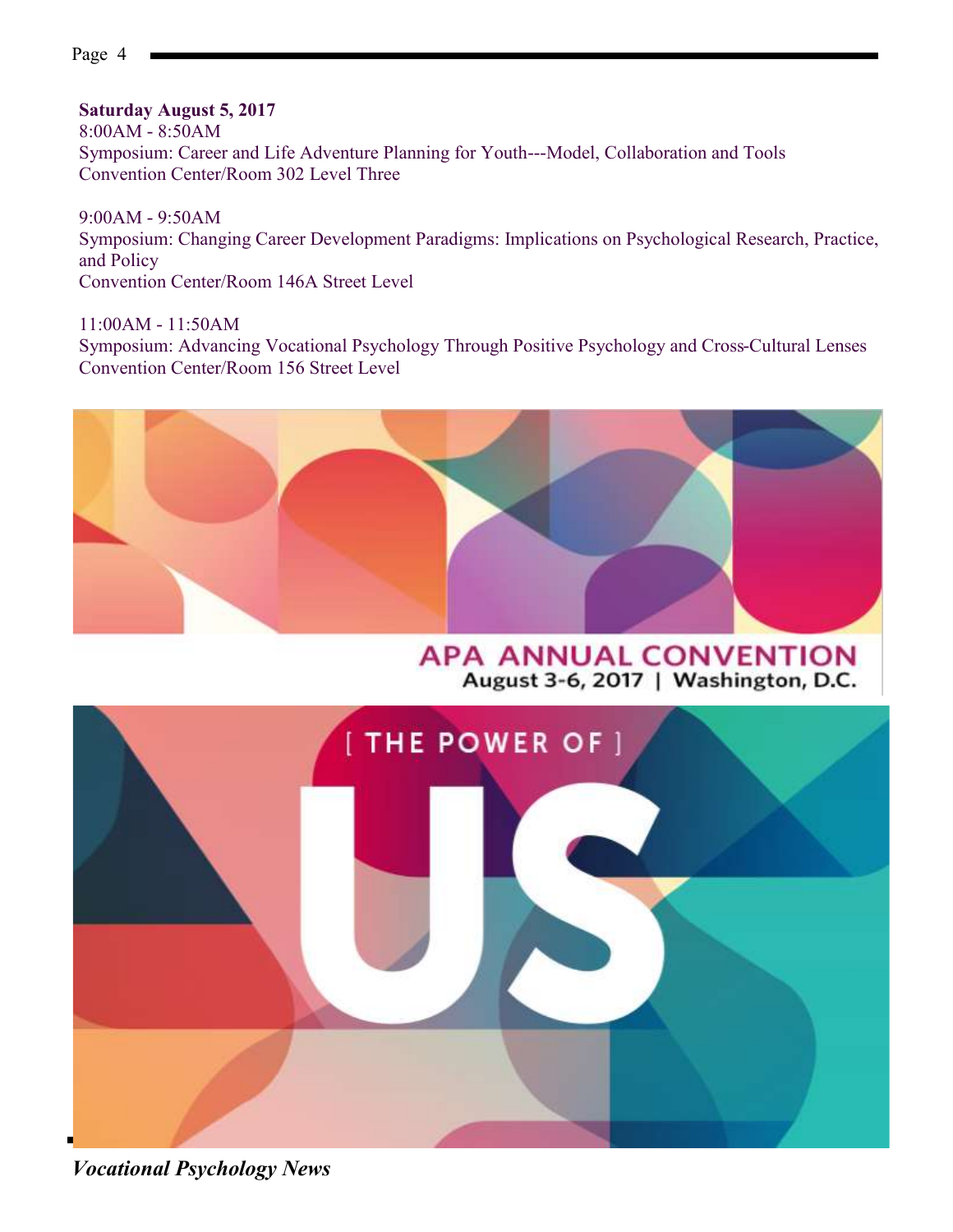# **Upcoming SVP Elections: Communications Officer Patton Garriott, Ph.D.**

I would like to thank my Society for Vocational Psychology (SVP) colleagues for the honor of being nominated to serve as your Communications Officer. I am excited for the opportunity to give back to a group that has welcomed and inspired me as an early career professional. My introduction to vocational psychology came by way of strong mentoring at the University of Missouri from my advisor, Dr. Lisa Flores. I recall gaining a new appreciation for the role of vocational psychologists as social justice advocates. Since that time, I have been recruiting future vocational psychologists at the University of Denver as an assistant professor in the Counseling Psychology Department and providing a vocational lens to the American Psychological Association Committee on Socioeconomic Status. As a member of this committee as well as several other equity-focused groups at the University of Denver, I know the importance of communicating the good work we do. As an early career professional myself, I am also passionate about maintaining a strong pipeline of professionals dedicated to vocational issues. As your Communications Officer, I plan to build upon the strong foundation laid by Dr. Neeta Kantamneni and others who have served



in this professional role. I will continue to bring you an informative, thought-provoking newsletter that touches upon cutting edge issues in vocational psychology. I would also like to highlight vocational-focused social justice initiatives, advocacy, and community-engaged scholarship that I know many of you are doing. Finally, I plan to help maintain a strong membership by highlighting the work of our more senior members and engaging our students and early career colleagues. I believe this can be accomplished by emphasizing the strong focus on diversity and equity that exists in vocational psychology, as was done for me a decade ago. It is an especially exciting time to be a vocational psychologist and I look forward to serving the SVP membership in this role.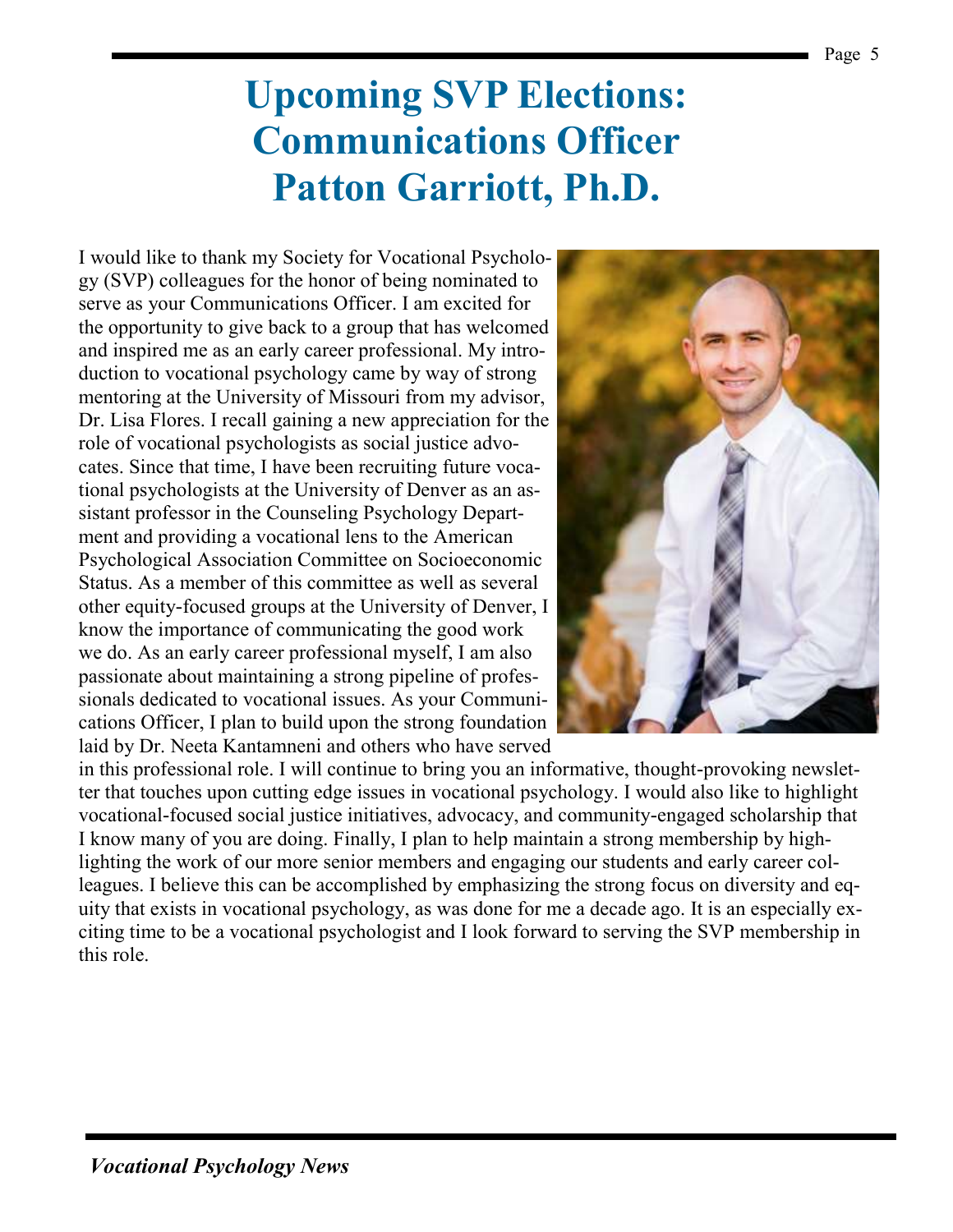## **Message from SVP Student Representatives**

*Brittan Davis & Sean Flanagan* 

Greetings from your SVP Student Representatives! We are excited to be serving the student membership of SVP and want to share with fellow students some of the reasons why we joined SVP and news about upcoming events. Although there are many benefits for student affiliates of SVP, one of the most significant is having the opportunity to form meaningful relationships with peers, mentors, and individuals whose work you admire in the field of vocational psychology. Within these relationships, you are able to foster your professional growth in connection with others, engage in intellectually stimulating conversations on career and work, and you are able to stay privy to the most current literature and trends within our field. One of the best ways to initiate the development of these relationships is attending the SVP Business Meeting and the SVP Reception and Student Poster Session at the APA Annual **Convention** 

Additional reasons to consider joining SVP as a student affiliate include having the ability to apply for graduate student awards and sponsorship for poster session for the APA Annual Convention. If you or any fellow graduate students are interested in topics related to vocational psychology, please consider joining our society! To join SVP as a Student Affiliate, one must first be a member of APAGS (www.apa.org/apags) or Division 17 SAS (www.div17.org/ students/student-affiliates-of-17). Once that is complete, go to the membership section of the SVP website to become a member (http://www.div17.org/vocpsych/pages/ membership.htm).

There are also several upcoming events and opportunities for students to consider. For instance, every year during the spring academic semester SVP puts out a call for applications for one of the two Student Representative positions to serve on the SVP board. Although there is no fixed date, if this is something that would be of interest to you, be sure to monitor the SVP listserv for the application deadline. Additionally, if you plan to attend the APA Annual Convention, do not forget to look over the SCP Hospitality Space Schedule, as it advertises many SVP-related events. For the upcoming 2017 APA Annual Convention in Washington, DC, you might be interested in attending the following SVP-related programming in the SCP Hospitality Space (please note: some of the dates and times might change):



*Brittan Davis, M.Ed. University of Cleveland*



*Sean Flanagan, M.A. Boston University*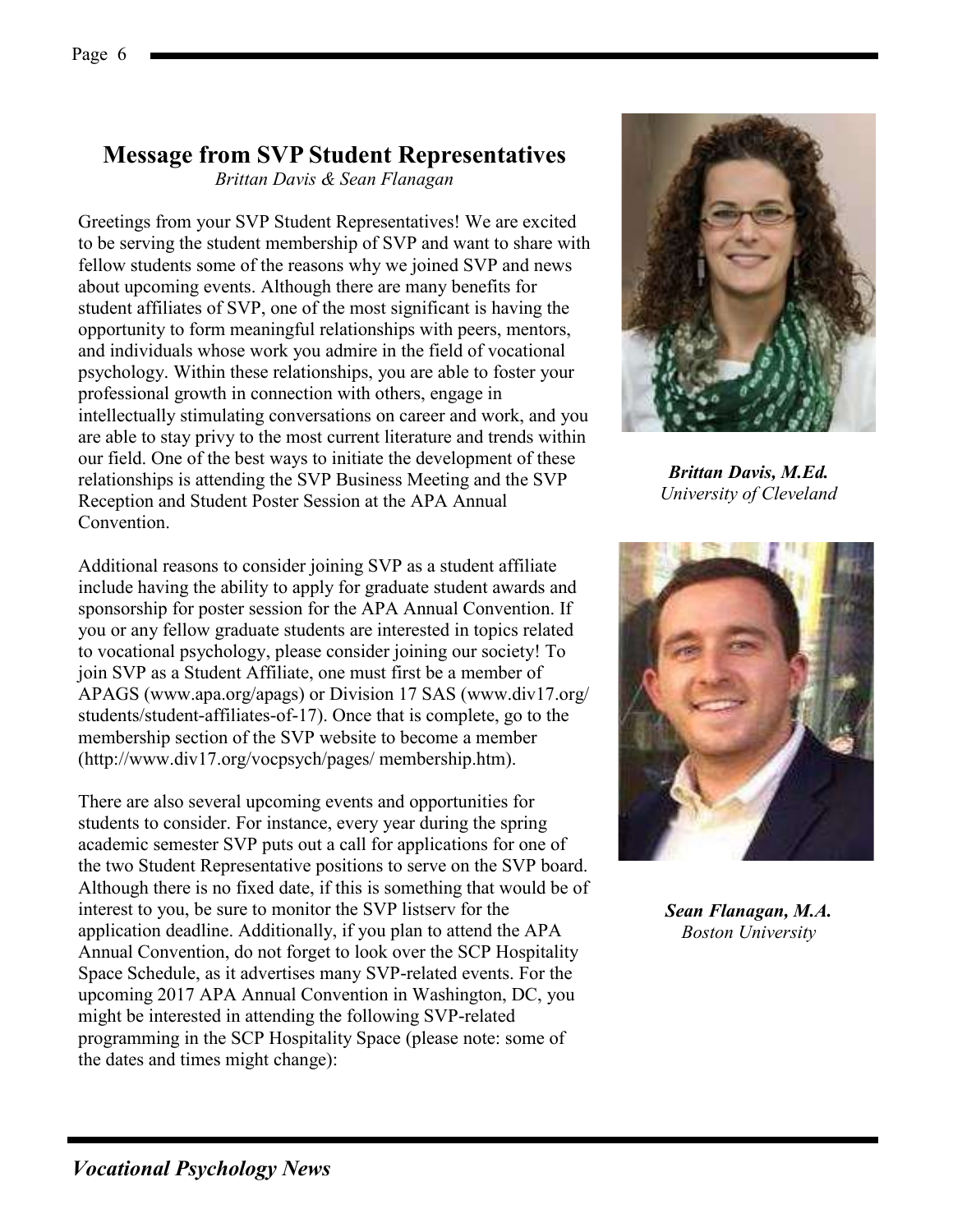Society of Vocational Psychology: Toward an Ecological Perspective to Career Interventions, Global Challenges and Future Direction – Thursday, August  $3^{rd}$  at  $9:00 - 11:00$  AM SVP Conversation Hour – Thursday, August  $3^{rd}$  at 11:00 AM – 12:00 PM SVP Business Meeting – Thursday, August  $3<sup>rd</sup>$  at 2:00 – 4:00 PM

- SVP Reception and Student Poster Session Thursday, August  $3<sup>rd</sup>$  at  $12:00 1:00$  PM
- SAS: Grad Student Parents, Finding Work-Life Balance: Survival Tips and Tricks Saturday, August  $5^{\text{th}}$  at 10:00 – 11:00 AM

Joining SVP and attending SVP-related events at the APA Annual Convention are excellent opportunities to gain experience and connect with professionals and peers in the field. Also, SVP accepts poster submissions for the SVP Reception and Poster Session to be held at the APA Convention, so be sure to monitor the SVP listserv to ensure that you do not miss the call for submissions. Finally, we want to congratulate and offer a warm welcome to **Bo Hyun Lee** of the University of Missouri—Columbia, as the new Student Representative of SVP! He will be joining Sean for the upcoming academic year.

We are both grateful that we joined SVP, as it has allowed us to meet so many wonderful experts in the field in addition to fellow students with similar interests. We hope everyone is enjoying all that summer has to offer and we hope to see you at the APA Annual Convention! Please contact us if you have any questions.

### **SVP LISTSERV**

Stay up-to-date on the latest SVP news and developments join the SVP Listserve!

Simply send an email to the listserv administrator, Jasmin Llamas, at jasminllamasphd@gmail.com.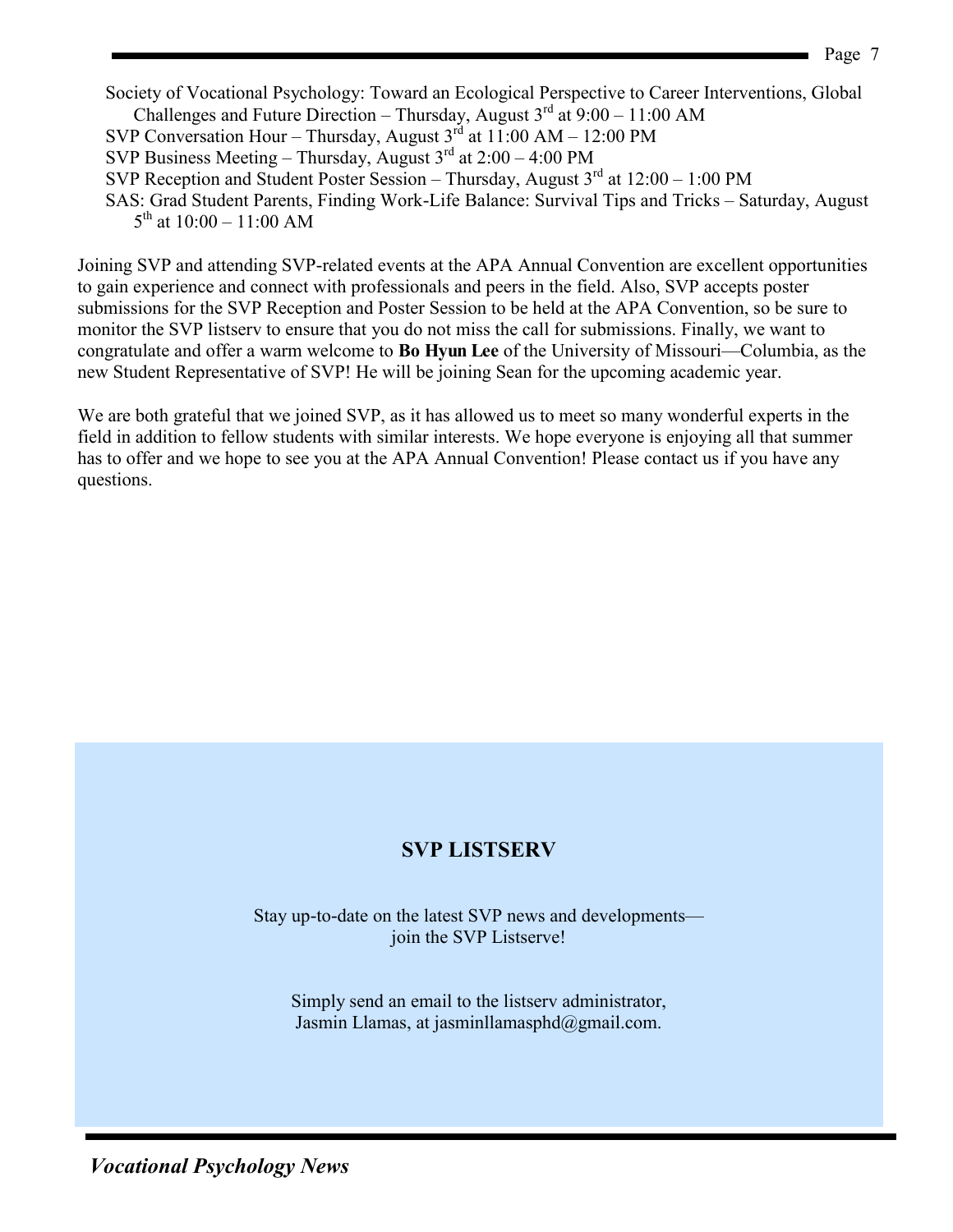# **Upcoming Conferences**

**2017 Career Construction Institute**



**2018 APCDA Conference in Beijing**

The Asia Pacific Career Development Association will hold its next annual conference at Tsinghua University in Beijing on May 15-19, 2018. Conference activities begin with optional tours on Tuesday May 15, with the main events scheduled Wednesday, May 16 through noon on Friday, May 18, followed by an optional city tour on May 19. Keynotes include:

**Taoist Philosophy and Decision-Making** *by Dr. Hong Li, Tsinghua University, China* **Action: What It Is and Why It Matters in Career Counseling** *by Dr. Richard A. Y oung, the University of British Columbia, Canada.* **Hope-Centered, Actively Engaged Career Development** *by Dr. Norm Amundson, the University of British Columbia, Canada.* Proposals for breakout sessions will be accepted until November 30. While this is typically an intimate conference, 17 countries were represented at last year's conference. Visit [http://asiapacificcda.org/](http://asiapacificcda.org/Conference)



### **2018 National Career Development Association Conference in Pheonix,**

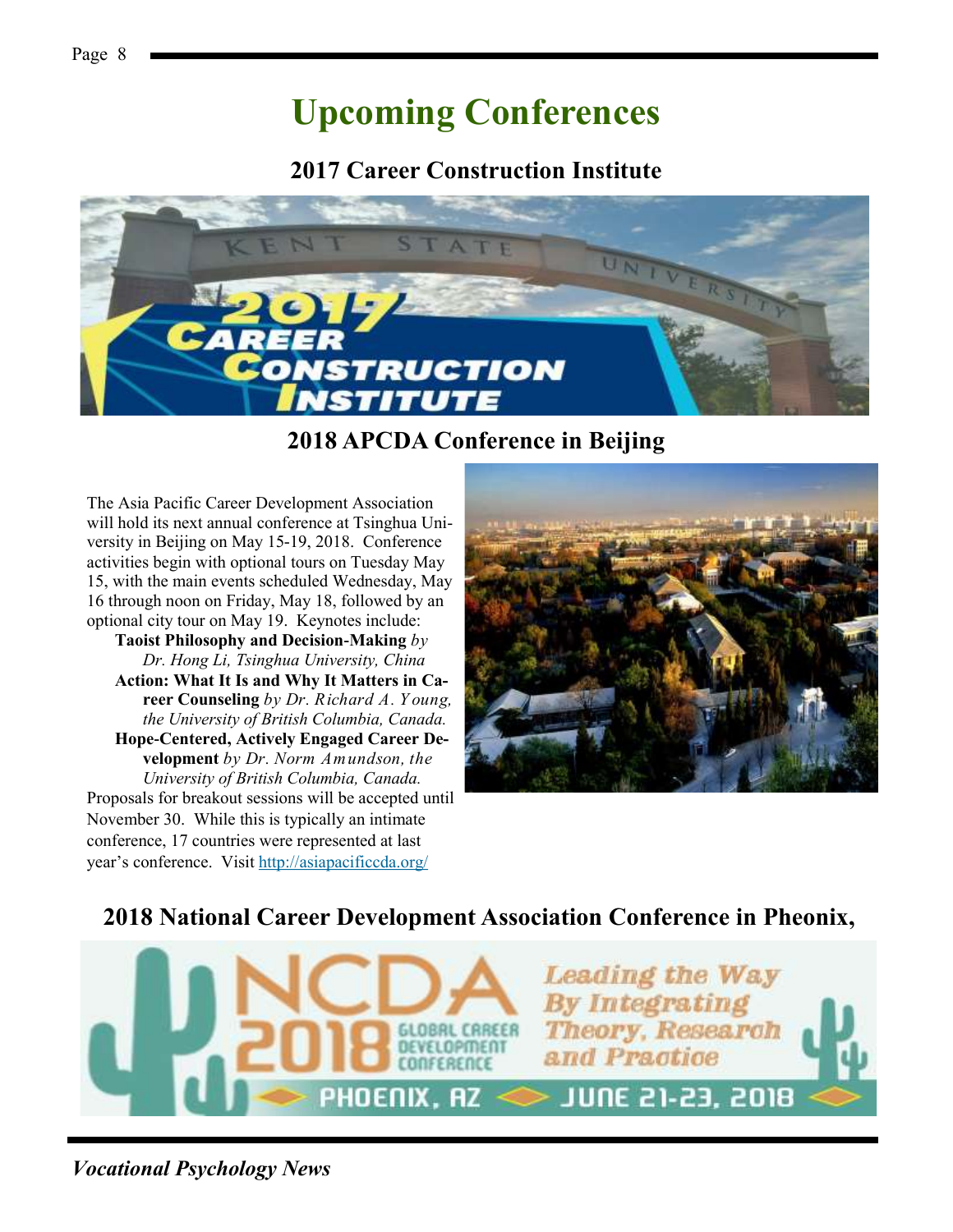

# **Newsmakers**

*Section Member News and Notes*



# **CCDPP** International Symposium 2017





Here is a picture of the USA Team that participated in the recent International Symposium coordinated by the International Center for Career Development Policy and Practice (ICCDPP) in Seoul, Korea. Scott Solberg led the country team which included Lourdes Rivera, Brian Hutchinson, Spencer Niles (not pictured) and Rebecca Redmond. The International Symposium is unique in that each country prepares a report on the national efforts related to career development policy and practice. The USA report can be found at [http://](http://iccdpp2017.org/download/Country_Paper_United_States_ENG.pdf) [iccdpp2017.org/download/](http://iccdpp2017.org/download/Country_Paper_United_States_ENG.pdf)

Country Paper United States ENG.pdf. While NCDA is responsible for identifying the country team for this biennial symposium, the USA team is planning to coordinate a country-specific one-day symposium to bring together SVP and NCDA membership. The session will be held in between our SVP Conference in Summer 2018 and NCDA annual convention that will both be held in Phoenix, Arizona.

Following the International Symposium, Rebecca Redmond arranged for the USA team to present on the USA paper to the Korean Career Consultant Forum. The audience included a number of executives from leading companies (Samsung, General Electric), Ministry of Labor officials, and career specialists.

Below is a link to the Communique that resulted from the conference: [http://iccdpp2017.org/download/](http://iccdpp2017.org/download/Communique_2017_ICCDPP.pdf) Communique 2017 ICCDPP.pdf . The Country Papers are also an interesting snapshot: [http://](http://iccdpp2017.org/key-outcomes/country-paper/) [iccdpp2017.org/key-outcomes/country-paper/](http://iccdpp2017.org/key-outcomes/country-paper/)

#### **Home some exciting news you want to share in the next SVP newsletter? Received an award or published a new book recently?**

Please send your news as a word document attachment to: Neeta Kantamneni at nkantamneni2@unl.edu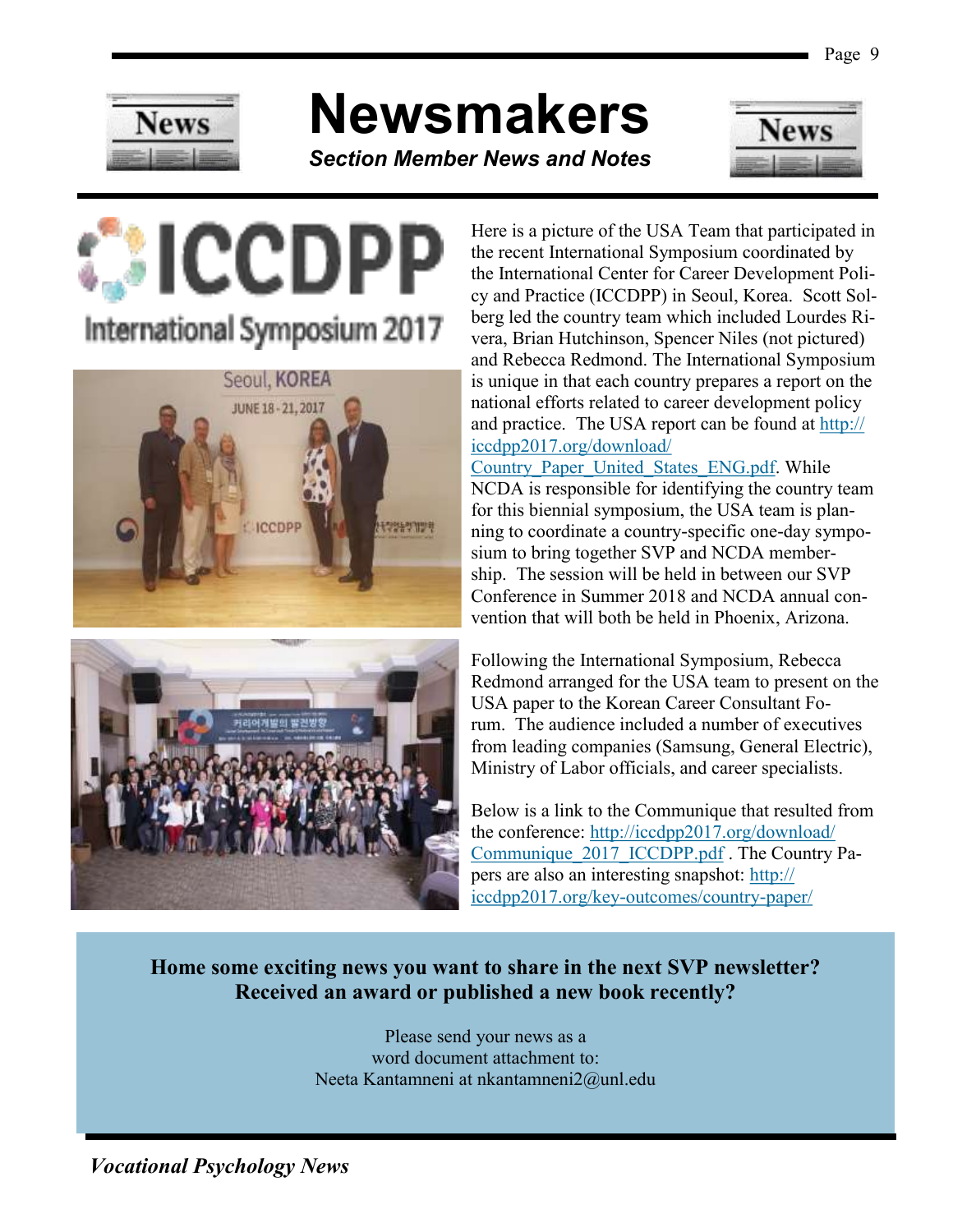





# **Newsmakers**



*Section Member News and Notes*

SVP members Dr Ryan Duffy (University of Florida) and Dr Peter McIlveen (University of Southern Queensland) were keynote speakers at the annual conference of the Career Development Association of Australia, May 2017. Dr Duffy's presentation on the Psychology of Working Theory was well received by delegates who are keen to see the PWT articulated in Australia. Dr McIlveen called for a critical retake on postmodernism. Doctoral student Nicole McDonald (University of Southern Queensland) shared more of her SCCT research into careers in agriculture which she introduced at SVP's Tallahassee conference. Dr Duffy was hosted by the Australian Collaboratory for Career Employability & Learning for Living (ACCELL), [www.accell-research.com](http://www.accell-research.com)

Dr. Angela Byars-Winston was recently promoted (July 1) to Full Professor of Medicine at UW-Madison. She has two recent publications:

- 1. Byars-Winston A, Diestelman J, Savoy J, Hoyt W. Unique effects and moderators of effects of sources on self-efficacy: A model-based meta-analysis. Journal of Counseling Psychology. In press.
- 2. National Academies of Sciences, Engineering, and Medicine. 2017. [Effective Mentoring in STEMM](http://wisc.us7.list-manage.com/track/click?u=1056dbee4ddf1670328db2e5a&id=1b7d288f05&e=358709611a) [: Practice, Research, and Fu](http://wisc.us7.list-manage.com/track/click?u=1056dbee4ddf1670328db2e5a&id=1b7d288f05&e=358709611a)ture Directions: Proceedings of a Workshop—in Brief. Washington, DC: The National Academies Press. Authors include Angela Byars-Winston, PhD, professor, UW-Madison Department of Medicine. *The brief is the result of a [National Academy of the Sciences work](http://wisc.us7.list-manage.com/track/click?u=1056dbee4ddf1670328db2e5a&id=2a7902eff6&e=358709611a)[shop](http://wisc.us7.list-manage.com/track/click?u=1056dbee4ddf1670328db2e5a&id=2a7902eff6&e=358709611a) chaired by Dr. Byars-Winston that was held in Washington, DC in February, 2017 to advance academic and career outcomes of diverse groups in STEMM .*

Dr. Jérôme Rossier created a new research center at the University of Lausanne, Switzerland .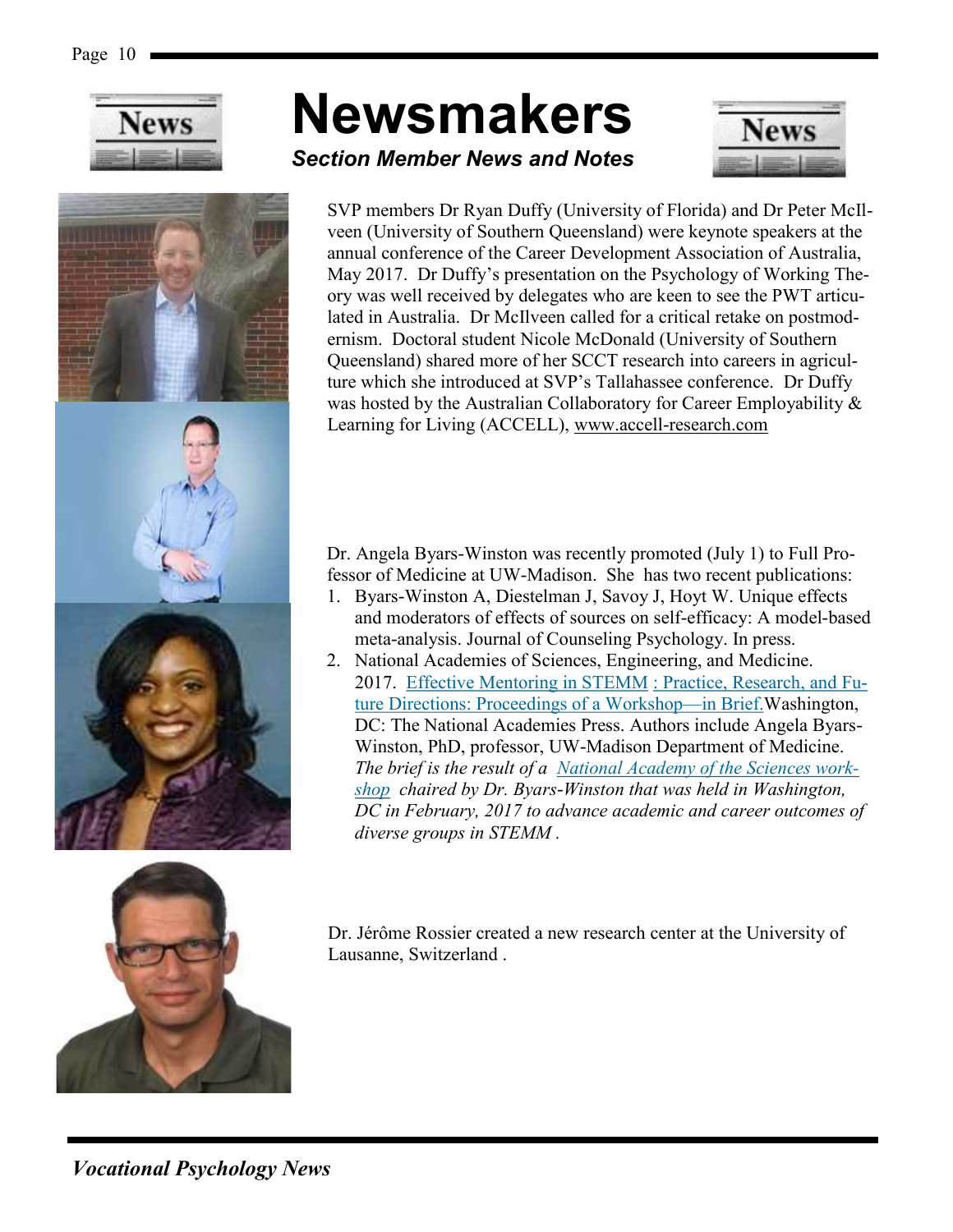# **Book Releases**

#### **NEW!**

#### **Postmodern Career Counseling: A Handbook of Culture, Context, and Cases** edited by Louis A. Busacca and Mark C. Rehfuss  $\label{eq:main} The adding the way with their own vision and scholarly sumch, attract on the network and Refs for the network, and the network is observed, given by the network, and the network is not given by the network, and gradient and gradient of the book is ready results. Each value of the model is to work as many.$ thoury and practice today." -Paul J. Hartung, PhD<br>Northeast Ohio Medical University Editor, The Career Development Quarterly This user-friendly lundbook describes postmodern cancer counseling models and methods designed to meet clients' diverse needs in usday's<br>challenging work environment. Readers will gain a solid understanding of the theoretical underpinnings of protonodern can<br>are commuling and burn practical approaches to counseling chants of various ages and backgrounds on occupational choice and order is<br>may analyze and consequent and conseque Tables, career transforms, and work training and the capacity of the species of the controlling experiments link theory to practice in 17 application chapters that demonstrating experiments are possess of points of the pro learning and discussion. 2017 | 192 pgs | Order #78124 | ISBN 978-1-55620-158-9 List Price: \$64.95 | ACA Member Price: \$47.95 Shawing and Hamilton: \$8.75 (\$1.00 for each additional book) Order Online: counseling.org By Phone: 800-422-2648 x222 (M-F 8 a.m.-6 p.m.) ERICAN COUNSELING

We are pleased to announce the publication and immediate availability of the publication from the 2016 Society for Vocational Psychology -- *Integrating theory, research, and practice in vocational psychology: Current status and future directions*. As Jim Sampson, lead editor noted, this effort would not have been possible without the support of the Society for Vocational Psychology and the contributions from FSU staff, graduate students, and colleagues elsewhere around the world. A big thanks to all of those who contributed chapters to the book, and to those who provided technical and editorial support behind the scenes. The URL link for the book is:

#### <http://journals.fcla.edu/svp2016/index>

In this new ACA handbook, students, counselors, career practitioners, and educators will learn how to help clients who are struggling to maintain their sense of self find meaning in a precarious 21st century work environment. Read about real life applications, based in the constructivist and social constructionist perspective, with a diversity of clients. This book demonstrates how postmodern career models and methods can be easily integrated into your practice and teaching.

We hope you enjoy this book!

Integrating Theory, Research, and<br>Practice in Vocational Psychology: Current Status and Future Directions

James P. Sampson, Jr. **Emily Bullock-Yowell** V. Casey Dozier<br>Debra S. Osborn Janet G. Lenz why'l illenging under a Creative Conmi Athrbutism Aid Oerivan  $64.8.0$  Fm

atterng any reader to sugy and shatthule the bace's content without permission of the authors or the Florida State Univers<br>Silineries, phyvided that the authors of the content are given proper attribution and that the cont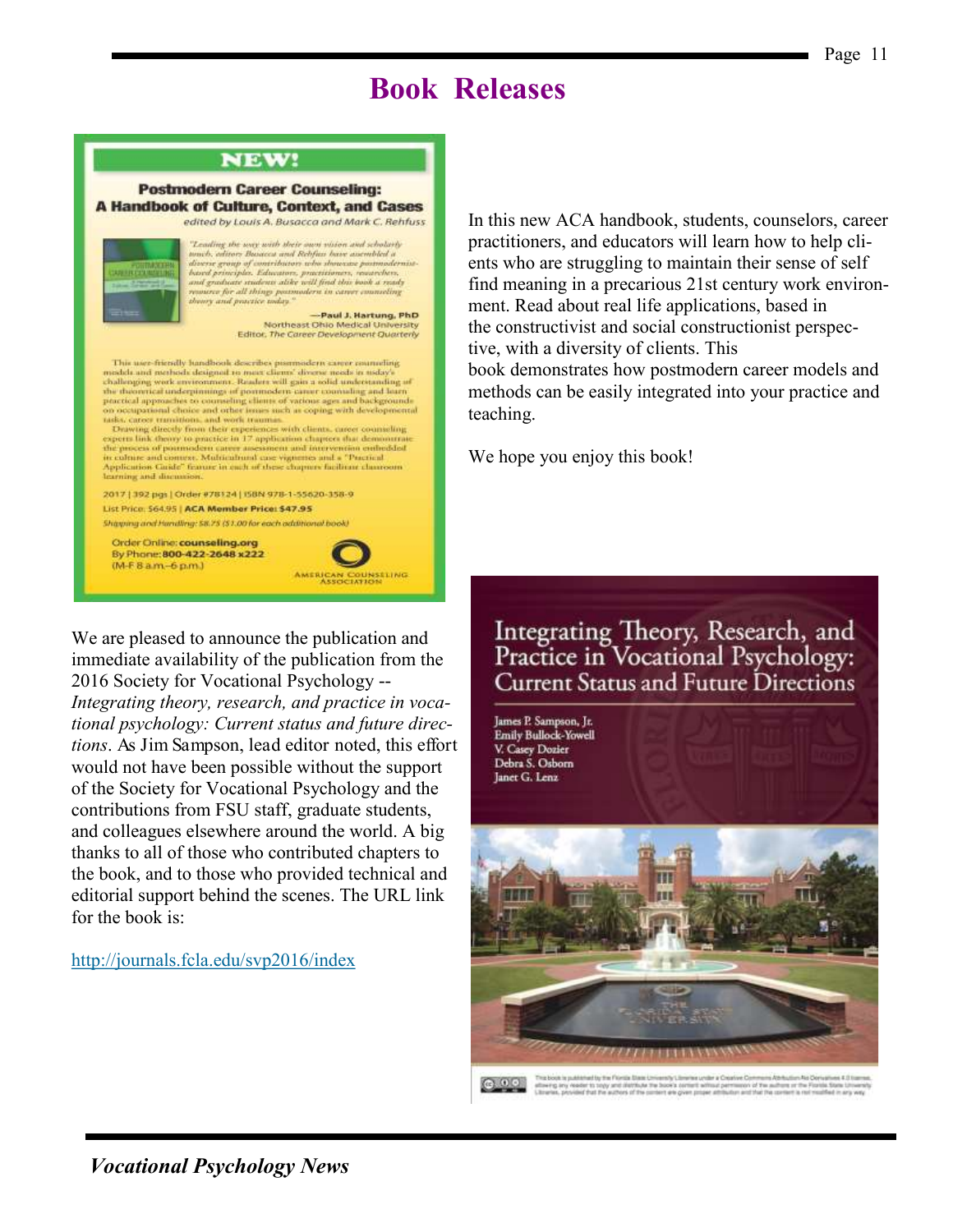# **Call for Manuscripts**

#### Special Issue of the Australian Journal of Career Development **Narrative career counselling: A tension between potential, popular appeal, and proof**

#### Guest Editor: Dr Mary McMahon

Narrative career counselling has been widely adopted in the career development area in the more than two decades since Savickas (1993) exhorted the field to move from scores to stories in his seminal article "Career counseling in the postmodern era". Other pioneering works have provided examples of "how to do" narrative career counselling and since then, much has been written on new and innovative approaches, and qualitative career assessment tools have provided practitioners with a range of options. Narrative approaches have revital-



ග

ised the field by emphasising the dialogue in the client-counsellor relationship and privileging the voices of clients and their ability to construct their futures. Narrative career counselling, however, is in its embryonic stages in practice and research, particularly in research where both its process and outcomes need to be better understood.

It is time to take stock of narrative career counselling. Despite its popular appeal, has this approach achieved the potential envisaged for it? This special issue invites contributors to consider the status quo of narrative career counselling and its way forward. Australian and international researchers can submit manuscripts on innovative approaches to narrative career counselling as well as research papers directed towards building its evidence base. Potential topics include, but are not limited to: the use of narrative career counselling with disenfranchised individuals; its capacity to facilitate inclusion; its use in group settings; its application with quantitative and qualitative career assessment; research concerning the process and outcomes; and its use in diverse settings (e.g., schools, community agencies).

#### **Deadline for submissions**

Submit manuscripts to<https://mc.manuscriptcentral.com/acd> by 31 January 2018. Use 12-point Times New Roman and limit submissions to 30 pages, double spaced, all inclusive The special issue will be published in July 2018. Contact the Guest Editor, Dr Mary McMahon on [marylmcmahon@uq.edu.au](mailto:marylmcmahon@uq.edu.au)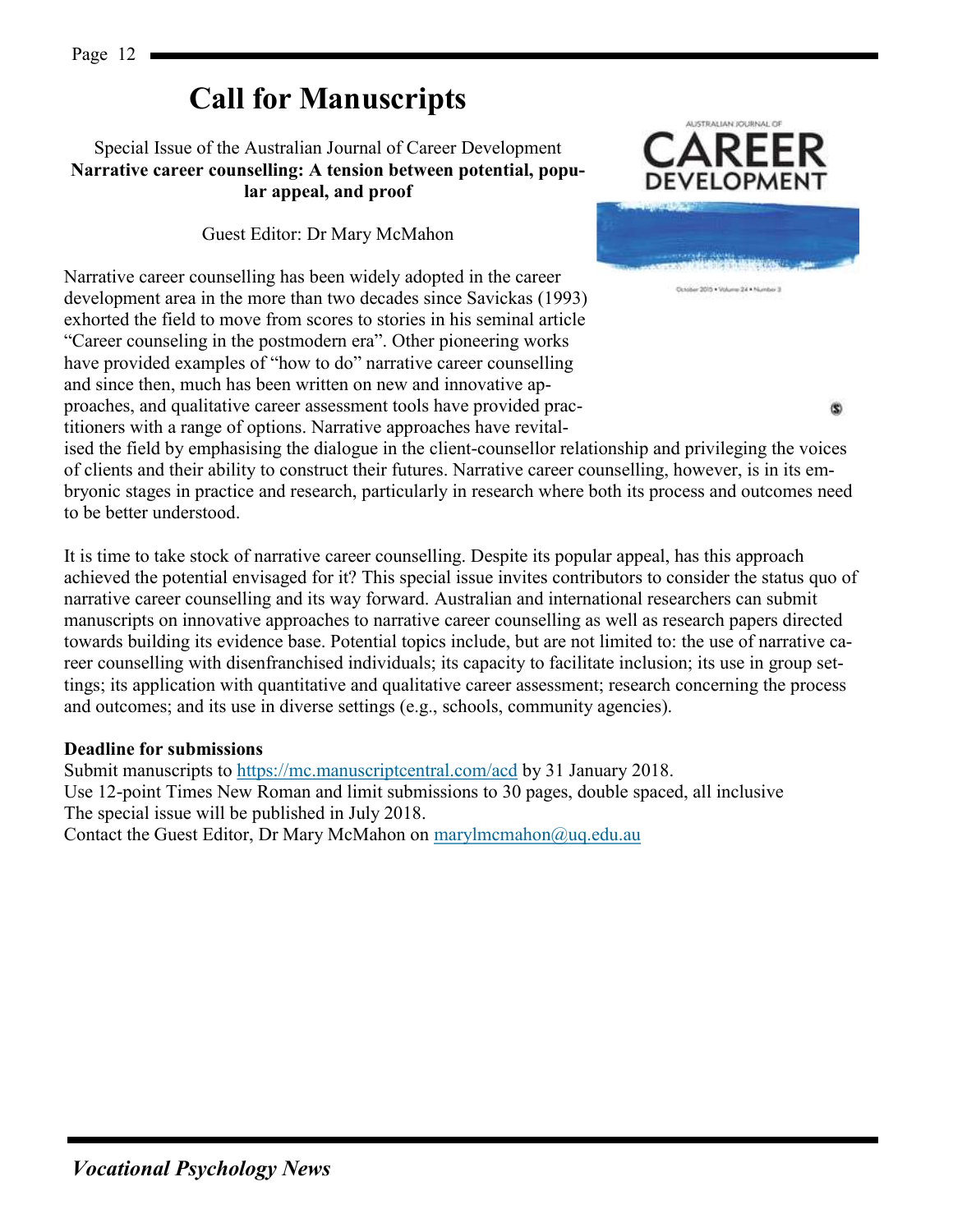

Linking Job Design to Subjective Career Success: A Test of Self-Determination Theory by Jason J. Dahling and Taylor K. Lauricella

**Journal of Career Assessment Volume 25, Issue 3, 2017** 

Need for Power Predicts Career Intent in University Students by Jonathan E. Ramsay, Joyce S. Pang, Moon-Ho R. Ho, and Kim Yin Chan

The WVal Questionnaire: A New Measure of Work Values by Chiara Consiglio, Roberto Cenciotti, Laura Borgogni, Guido Alessandri, and Shalom H. Schwartz

An Exploration of Gender and Career Stage Differences on a Multidimensional Measure of Work Meaningfulness by Frederick G. Lopez and Katherine Ramos

The Development and Validation of a Korean Version of the Career Calling Scale for Emerging Adults by Haram J. Kim, Anna Praskova, and Ki-Hak Lee

Individuals with Disabilities in Self-Employment through Vocational Rehabilitation: Predictors of Successful Case Closure from 2008 to 2012 by Scott H. Yamamoto and Charlotte Y. Alverson

Development and Validation of a Work Mattering Scale (WMS) by Ae-Kyung Jung and Mary J. Heppner

Job Apathy: Scale Development and Initial Validation by Gordon B. Schmidt, Guihyun Park, Jessica Keeney, and Sonia Ghumman

Measuring Career Orientations in the Era of the Boundaryless Career by Jesus Bravo, Scott E. Seibert, Maria L. Kraimer, Sandy J. Wayne and Robert C. Liden

Peer Science Self-Efficacy: A Proximal Contextual Support for College Students' Science Career Intentions by Eric D. Deemer, Laura Reid Marks, and Karen A. Miller

Career Indecision in China: Measurement Equivalence with the U.S. and South Korea by Meghan K. Roche, Andrea L. Carr, In Heok Lee, Jiaxin (Henry) Wen, and Steven D. Brown

Predicting Student Success and Retention at an HBCU via Interest-Major Congruence and Academic Achievement by Thuy-Linh Kathleen Nguyen, Alexandria Williams, and Wyndolyn M. A. Ludwikowski

#### **Volume 25, Issue 4, 2017**

Expanding Women's Participation in STEM: Insights from Parallel Measures of Self-Efficacy and Interests by Nikki A. Falk, Patrick J. Rottinghaus, Tracy N. Casanova, Fred H. Borgen, and Nancy E. Betz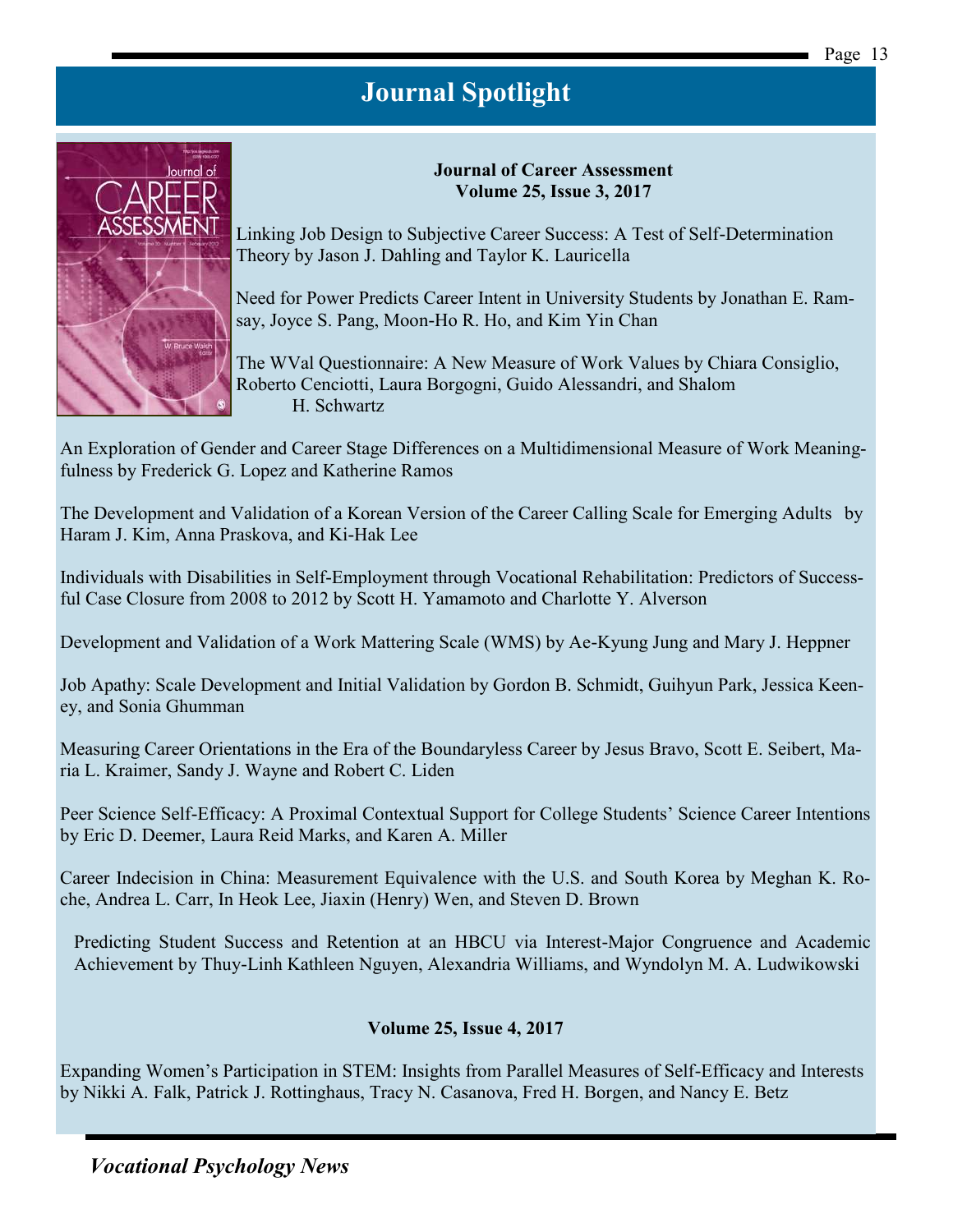#### Page 14

## **Journal Spotlight**

STEM Stereotypes and High School Students' Math/Science Career Goals by Patton O. Garriott, Kristin M. Hultgren, and Julian Frazier

The Mediating Impact of Parental Support on the Relationship between Personality and Career Indecision in Adolescents by Jenny Marcionetti and Jerôme Rossier

Interactive Support Effects on Career Agency and Occupational Engagement among Young Adults by Lyndsey Jenkins and Debora Jeske

A Study of Negative Reputation in the Workplace by Robert Zinko, Christopher P. Furner, L. Melita Prati, Mariano L. M. Heyden, and Charles Tuchtan

Enhancing Self-Help Career Planning Using Theory-Based Tools by Robert C. Reardon

A Contribution toward the Adaptation and Validation of the Entrepreneurial Self-Efficacy Scale in Italy and Portugal by Paola Spagnoli, Susana C. Santos, and António Caetano

Career Calling in India and the U.S.: A Cross-Cultural Measurement Study by Kelsey Autin, Blake Allan, Meenakshi Palaniappan, and Ryan Duffy

The Wind Beneath My Wings: Effects of Social Support on Daily Use of Character Strengths at Work by Shiri Lavy, Hadassah Littman-Ovadia, and Maayan Boiman-Meshita

Career Decision Ambiguity Tolerance and Its Relations with Adherence to RIASEC Structure and Calling by Hui Xu and Terence J. G. Tracey



#### **Journal of Career Development Volume 44, Issue 4, August 2017**

Job content Plateaus: Justice, job satisfaction and citizenship behavior by Carrie S. Hurst, Lisa E. Baranik, Steven Clark

Can "Temps" Secure Future Employment? Investigating the Relationship Between Proactive Behaviors and Employers' Rehiring Decision by Marie-Ève Lapalme, Olivier Doucet, Andréa Gill, Gilles Simard

Attachment, Career-Choice Pessimism, Intrinsic Motivation as Predictors of College Students' Career Adaptability by Yun-Jeong Shin, Ji-yeon Lee

Contract Breach and Retirement Among Spanish Adults: A Mediated Moderation Model by Gabriela Topa, Irene Jimenez

Why [are Proactive People](http://jcd.sagepub.com/content/current) more satisfied with their Job, Career, and Life? by I.M. "Jim" Jawahar, Yongmei Liu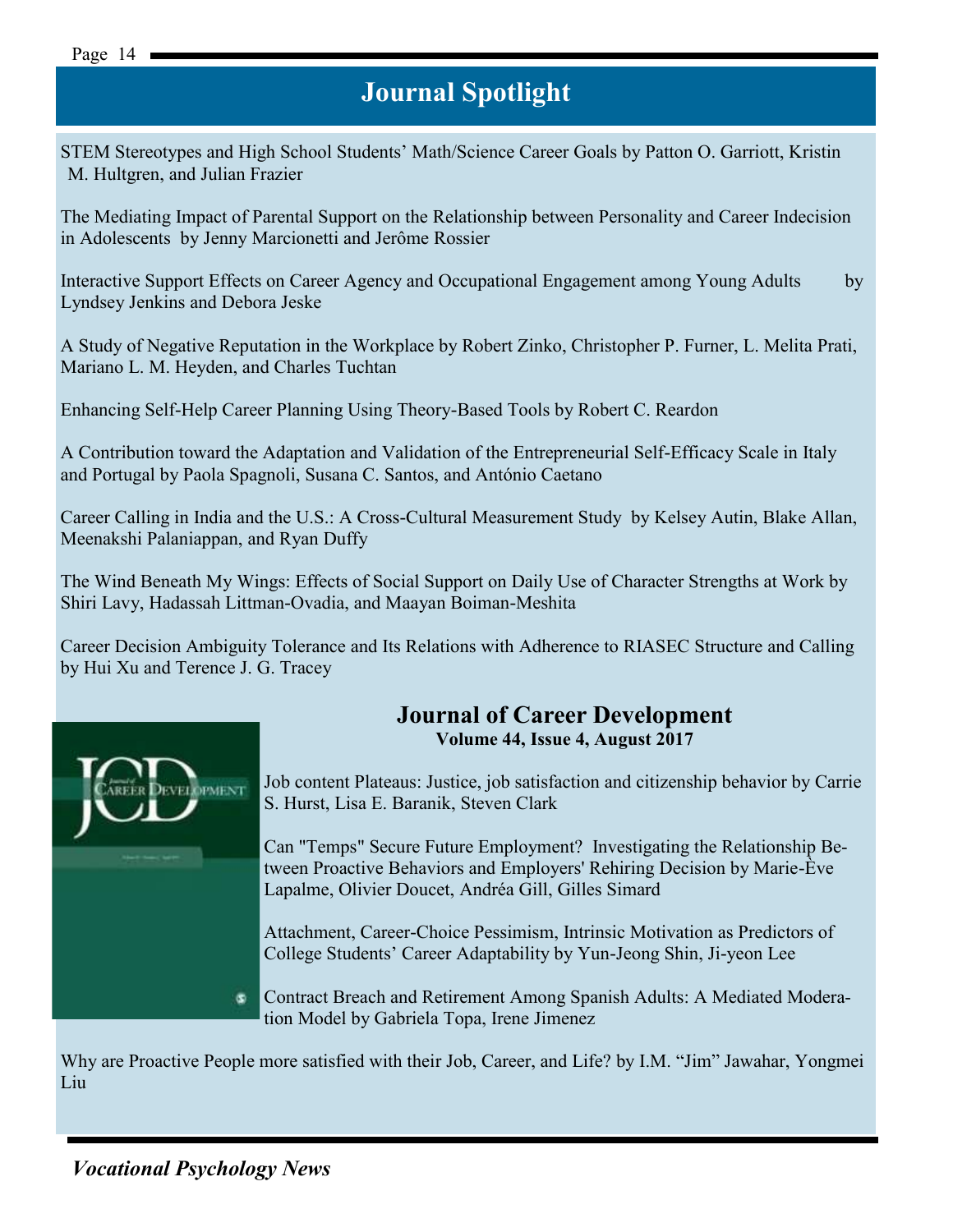The School Counselor and STEM Career Development by Lia D. Falco

#### **Volume 44, Issue 5, October 2017**

Self-referent and Other-referent Career Successes, Career Satisfaction and Turnover Intention among Chinese Employees: The Role of Achievement Motivation by Yanjun Guan, Peng Jiang, Zhen Wang, Zichuan Mo, Fei Zhu

Long-term Reward Patterns Contribute to Personal Goals at Work among Finnish Managers by Katriina Hyvönen, Eija Räikkönen, Taru Feldt, Saija Mauno, Nico Dragano, Lisa Matthewman

Vocational Anticipatory Socialization: College Students' Reports of Encouraging/Discouraging Sources and Messages by Samantha Rae Powers, Karen K. Myers

Different forms of relationships between vocational interests and career maturity in Chinese context by Yan Liu, Kelly Zhengmin Peng, Yina Mao, Chi-Sum Wong

The Mediation Effects of Career Exploration on the Relationship Between Trait Anxiety and Career Indecision by KIra Park, Sungbum Woo, Kibok Park, Jina Kyea, Eunjoo Yang

Effectiveness of Strategies for Coping with Career Indecision: Young Adults' and Career Counselors' Perceptions by Yuliya Lipshits-Braziler, Moshe Tatar, Gati Itamar

#### **Volume 44, Issue 6, December 2017**

Mediating Effect of Career Self-Efficacy on the Relationship between Parental Support and Indecision in Taiwan by Ching-Hua Mao, Ying-Chu Hsu, Tzu-Wei Fang

Latina/o Professionals' Career Success: Bridging the Corporate American Divide by Jill Lynch Cruz, Donna Maria Blancero

Gaps between actual and preferred career paths among professional employees by Michal Biron, Ravit Eshed

Generation Me or Meaning? Exploring Meaningful Work in Students and Career Counselors by Blake Allan, Rhea Owens, Ryan D. Duffy

Career Identity and Life Satisfaction: The Mediating Role of Tolerance for Uncertainty and Positive/ Negative Affect by Yunkyoung Loh, Ki-Hak Lee, Saba R. Ali

Collectivism and Perceived Congruence with Parents as Antecedents to Career Aspirations: A Social Cognitive Perspective by Dian R Sawitri, Peter Creed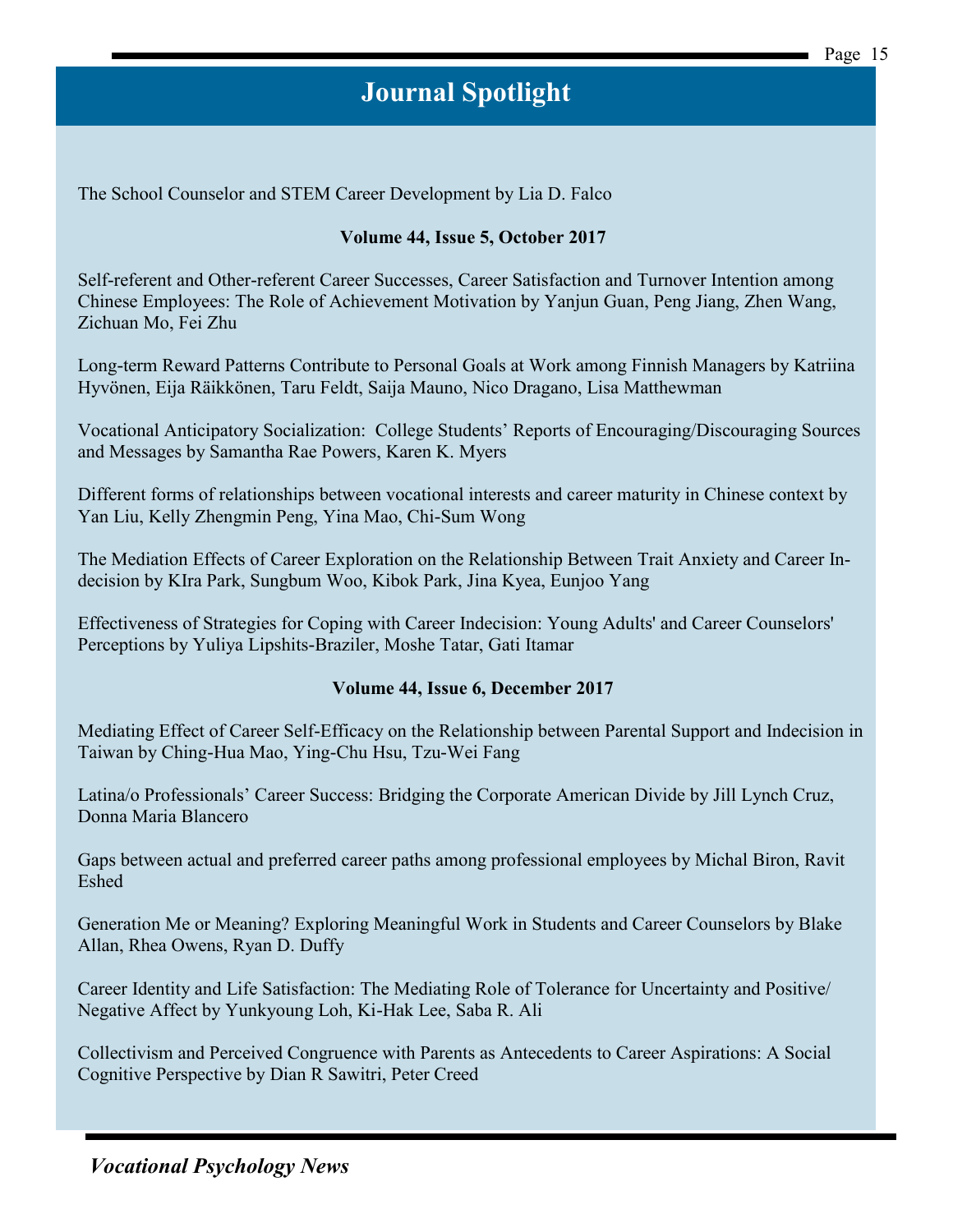#### Page 16



Possible Selves among Urban Youth: A Study of Developmental Differences and the Aspirations-Expectations Gap by Justin Clement Perry, Ryan Raeburn

#### **Career Development Quarterly Volume 65, Issue 3, September 2017**

Understanding African-American Students' Experiences in STEM Education: An Ecological Systems Approach by Natalie Stipanovic and Hongryun Woo

Motivational Profiles and Career Decision Making of High School Students by Olímpio Paixão and Vítor Gamboa

Narrative Strength-Based Résumé Writing: Constructing Positive Career Identities from Difficult Employment Histories by Rebecca L. Toporek and Rachel

#### Fuld Cohen

The Role of Thinking Styles in Career Development Among Chinese College Students by Mengting Li and Weiqiao Fan

**Journal Spotlight**

Career Maturity and Quality of Life in Korean Adolescents: A Cross-Lagged Design by Kyong-Ae Ham and Hyun-Woo Lim

Work-Family Balance Self-Efficacy's Relationship with STEM Commitment: Unexpected Gender Moderation by Dante P. Myers and Debra A. Major

Career Adaptability and Social Support among Graduating College Seniors by Arpita Ghosh and Nadya A. Fouad

#### **Volume 65, Issue 4, December 2017 Special Section: Racial/Ethnic Minority, Multicultural, and International Research Trends**

Racial/Ethnic Minority Vocational Research Trends: An 11-Year Update by Bo Hyun Lee, Jiajia Zhu, David Diaz, Jeffrey Fischer, Lisa Y. Flores, Ching-Lan Lin, Jennah Beilgard, Sarah May, Melissa Munoz, Mohamad Shahin, and Ruben Atilano

Multicultural and International Research in Four Career Development Journals: An 11-Year Content Analysis by Patton O. Garriott, Eve Faris, Julian Frazier, Stephanie Nisle, and Joseph Galluzzo

"Yes, I Can:" Testing an Intervention to Increase Middle-School Students' College and Career Self-Efficacy by Karin I. Glessner, Amanda J. Rockinson-Szapkiw, and Mercedes L. Lopez

Technostress: Implications for Adults in the Workforce by Lynn Atanasoff and Melissa A. Venable

A Phenomenological Study of Career Anxiety among College Students by Christopher T. Pisarik, P. Clay Rowell, and Laura K. Thompson

#### *Vocational Psychology News*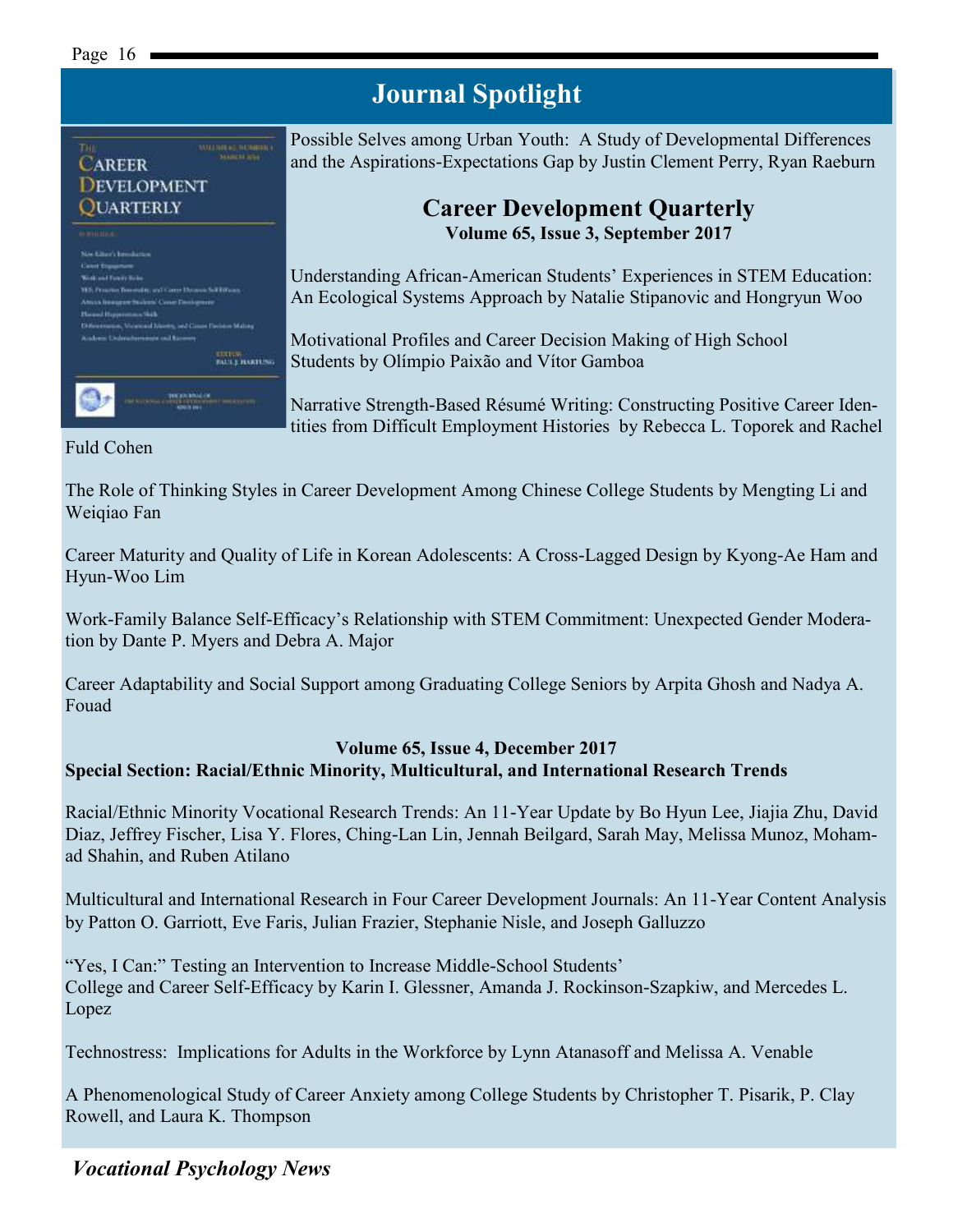Career Management in Uncertain Times: Challenges and Opportunities by Gerard A. Callanan, David F. Perri, and Sandra M. Tomkowicz

Initial Validation of the Planned Happenstance Career Inventory - English Version by Ji Hae Lee, Soohyun Cho, Sujung Lee, Wonsun Jini Eum, Hansori Jang, Suhyun Suh, and Sang Min Lee

#### **Journal of Vocational Behavior Volume 99, April 2017**



[Subjective social status, work volition, and career adaptability: A longitu](http://www.sciencedirect.com/science/article/pii/S0001879116300999)[dinal study](http://www.sciencedirect.com/science/article/pii/S0001879116300999) by Kelsey L. Autin, Richard P. Douglass, Ryan D. Duffy, Jessica W. England, Blake A. Allan

[A sequential choice perspective of postdecision regret and counterfactual](http://www.sciencedirect.com/science/article/pii/S0001879116301038)  [thinking in voluntary turnover decisions](http://www.sciencedirect.com/science/article/pii/S0001879116301038) by Hwanwoo Lee, Rachel E. Sturm

[Development of a Five-Factor Model charisma compound and its relations](http://www.sciencedirect.com/science/article/pii/S0001879116301026)  [to career outcomes](http://www.sciencedirect.com/science/article/pii/S0001879116301026) by Jasmine Vergauwe, Bart Wille, Joeri Hofmans, Filip De Fruyt

[Stereotype threat as a barrier to women entering engineering careers](http://www.sciencedirect.com/science/article/pii/S0001879116301014) by Michael C. Cadaret, Paul J. Hartung, Linda M. Subich, Ingrid K. Weigold

[The development of work values during the transition to adulthood: A two-country study](http://www.sciencedirect.com/science/article/pii/S000187911630104X) by Clemens M. Lechner, Florencia M. Sortheix, Richard Göllner, Katariina Salmela-Aro

[Is the grass greener on the other side? A longitudinal study of the impact of employer change and oc](http://www.sciencedirect.com/science/article/pii/S0001879116300975)[cupational change on job satisfaction](http://www.sciencedirect.com/science/article/pii/S0001879116300975) by Ying Zhou, Min Zou, Mark Williams, Vurain Tabvuma

[Personal orientation as an antecedent to career stress and employability confidence: The intervening](http://www.sciencedirect.com/science/article/pii/S0001879116301142)  [roles of career goal-performance discrepancy and career goal importance](http://www.sciencedirect.com/science/article/pii/S0001879116301142) by Peter A. Creed, Michelle Hood, Shi Hu

[Construction and validation of the Subjective Underemployment Scales \(SUS\)](http://www.sciencedirect.com/science/article/pii/S0001879117300027) by Blake A. Allan, Louis Tay, Haley M. Sterling

[Sources of self-efficacy and outcome expectations for career exploration and decision-making: A test](http://www.sciencedirect.com/science/article/pii/S0001879117300015)  [of the social cognitive model of career self-management](http://www.sciencedirect.com/science/article/pii/S0001879117300015) by Robert W. Lent, Glenn W. Ireland, Lee T. Penn, Taylor R. Morris, Ryan Sappington

[Can idiosyncratic deals promote perceptions of competitive climate, felt ostracism, and turnover?](http://www.sciencedirect.com/science/article/pii/S0001879117300040) By Thomas W.H. Ng

[Adapting to a looming career transition: How age and core individual differences interact](http://www.sciencedirect.com/science/article/pii/S0001879116301130) by Anna C.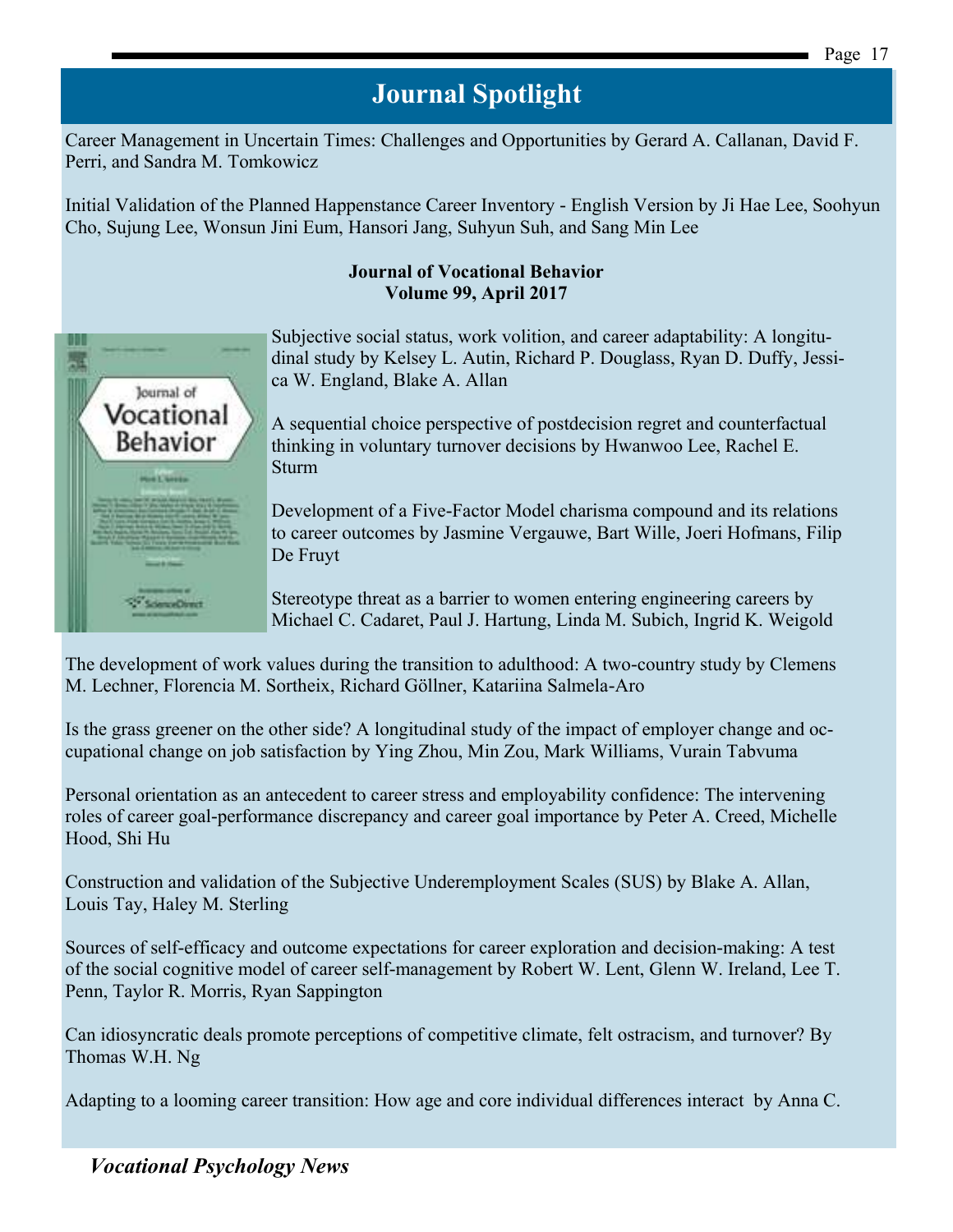Van der Horst, Ute-Christine Klehe, Beatrice I.J.M. Van der Heijden

[Are smarter people happier? Meta-analyses of the relationships between general mental ability and job](http://www.sciencedirect.com/science/article/pii/S0001879117300039)  [and life satisfaction](http://www.sciencedirect.com/science/article/pii/S0001879117300039) by Erik Gonzalez-Mulé, Kameron M. Carter, Michael K. Mount

Perceived employability of business graduates: The effect of academic performance and extracurricular activities by by Luisa H. Pinto, Diogo C. Ramalheira

#### **Volume 99, June 2017**

[An apple doesn't fall far from the tree—Or does it? Occupational inheritance and teachers' career patterns](http://www.sciencedirect.com/science/article/pii/S0001879117300131) by Martin Gubler, Torsten Biemann, Silvio Herzog

[When does proactivity have a cost? Motivation at work moderates the effects of proactive work behavior](http://www.sciencedirect.com/science/article/pii/S0001879117300064)  [on employee job strain](http://www.sciencedirect.com/science/article/pii/S0001879117300064) by Karoline Strauss, Sharon K. Parker, Deirdre O'Shea

[When belief precedes being: How attitudes and motivation before matriculation lead to fit and academic](http://www.sciencedirect.com/science/article/pii/S0001879117300155)  [performance](http://www.sciencedirect.com/science/article/pii/S0001879117300155) by Joshua J. Prasad, Morgan B. Showler, Ann Marie Ryan, Neal Schmitt, Christopher D. Nye

[That wasn't our deal: A psychological contract perspective on employee responses to bullying](http://www.sciencedirect.com/science/article/pii/S0001879117300167) by Maria Kakarika, Helena V. González-Gómez, Zoe Dimitriades

[Work resources and civic engagement: Benefits to employee physical and mental health](http://www.sciencedirect.com/science/article/pii/S0001879117300180) by Liang Guo, Yehuda Baruch, Marcello Russo

[Organizational climate for innovation and organizational performance: The mediating effect of innova](http://www.sciencedirect.com/science/article/pii/S0001879117300143)[tive work behavior](http://www.sciencedirect.com/science/article/pii/S0001879117300143) by Roy Shanker, Ramudu Bhanugopan, Beatrice I.J.M. van der Heijden, Mark Farrell

[Using goal facilitation theory to explain the relationships between calling and organization-directed citizenship](http://www.sciencedirect.com/science/article/pii/S0001879117300192)  [behavior and job satisfaction](http://www.sciencedirect.com/science/article/pii/S0001879117300192) by Baoguo Xie, Wenxia Zhou, Jason L. Huang, Mian Xia

[Employee intrapreneurship and work engagement: A latent change score approach](http://www.sciencedirect.com/science/article/pii/S0001879117300209) by Jason C. Gawke, Marjan J. Gorgievski, Arnold B. Bakker

[Role of formal mentoring in protégés' work-to-family conflict: A double-edged sword](http://www.sciencedirect.com/science/article/pii/S0001879117300222) by Cheng Chen, Peng Wen, Changya Hu

[Maternal and paternal resources across childhood and adolescence as predictors of young adult achieve](http://www.sciencedirect.com/science/article/pii/S0001879117300210)[ment](http://www.sciencedirect.com/science/article/pii/S0001879117300210) by Xiaoran Sun, Susan M. McHale, Kimberly A. Updegraff

[Forgiving is good for health and performance: How forgiveness helps individuals cope with the psycho](http://www.sciencedirect.com/science/article/pii/S0001879117300234)[logical contract breach](http://www.sciencedirect.com/science/article/pii/S0001879117300234) by Sandra Pereira Costa, Pedro Neves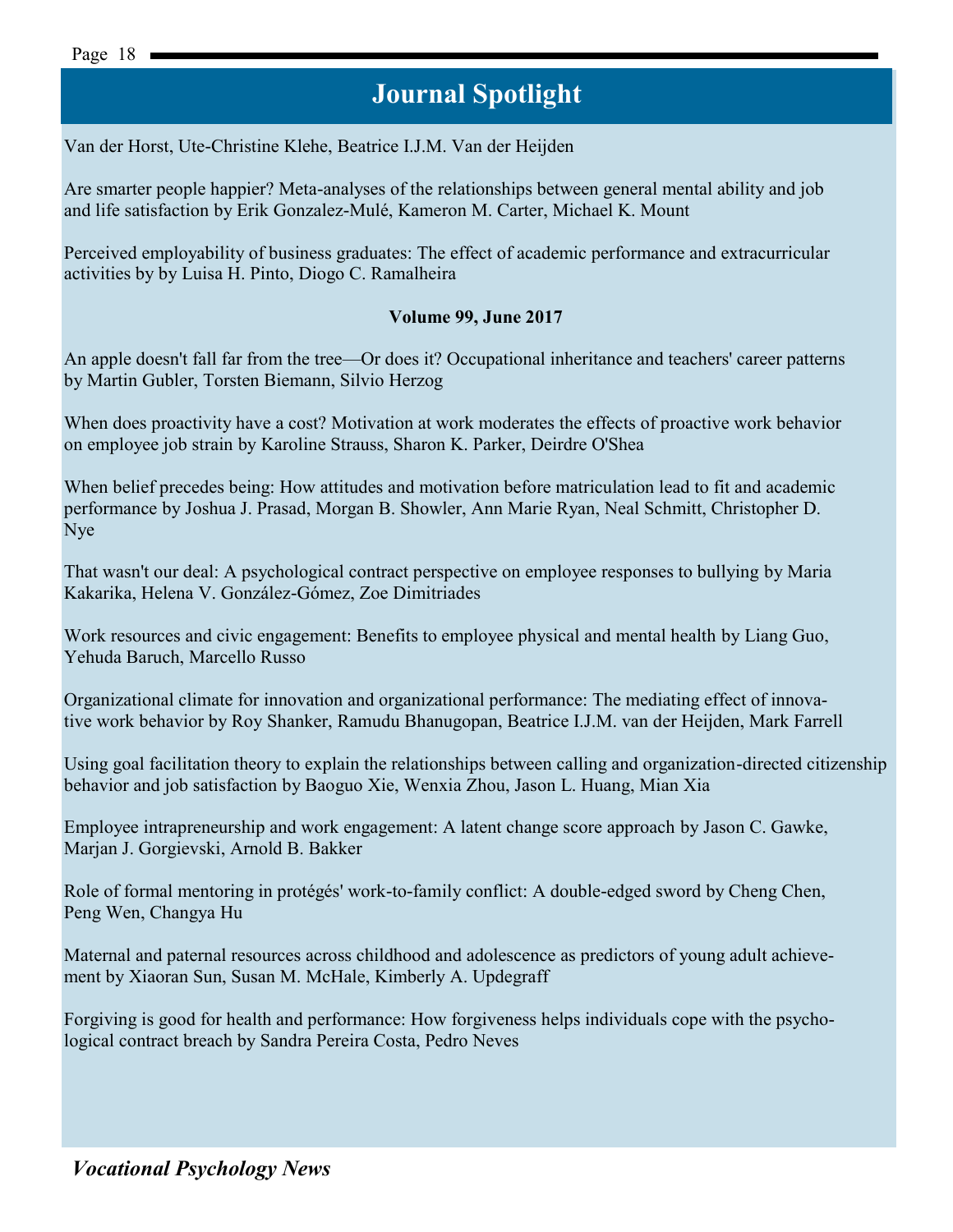[How does secure attachment affect job performance and job promotion? The role of social-rank](http://www.sciencedirect.com/science/article/pii/S0001879117300246)  [behaviors](http://www.sciencedirect.com/science/article/pii/S0001879117300246) by Sigalit Ronen, David C. Zuroff

[The educational and career adjustment of Mexican-origin youth in the context of the 2007/2008 eco](http://www.sciencedirect.com/science/article/pii/S0001879117300179)[nomic recession](http://www.sciencedirect.com/science/article/pii/S0001879117300179) by orma J. Perez-Brena, Lorey A. Wheeler, Sue A. Rodríguez De Jesús, Kimberly A. Updegraff, Adriana J. Umaña-Taylor

[Fostering employee well-being via a job crafting intervention](http://www.sciencedirect.com/science/article/pii/S000187911730026X) by Jessica van Wingerden, Arnold B. Bakker, Daantje Derks

[Effectiveness of career choice interventions: A meta-analytic replication and extension](http://www.sciencedirect.com/science/article/pii/S0001879117300283) by Susan C. Whiston, Yue Li, Nancy Goodrich Mitts, Lauren Wright

[Transformational leadership, adaptability, and job crafting: The moderating role of organizational](http://www.sciencedirect.com/science/article/pii/S0001879117300271)  [identification](http://www.sciencedirect.com/science/article/pii/S0001879117300271) by Hai-Jiang Wang, Evangelia Demerouti, Pascale Le Blanc

[Coping with newcomer "Hangover": How socialization tactics affect declining job satisfaction dur](http://www.sciencedirect.com/science/article/pii/S0001879117300258)[ing early employment](http://www.sciencedirect.com/science/article/pii/S0001879117300258) by Danni Wang, Peter W. Hom, David G. Allen



October 2015 . Volume 24 . Number 3

**Australian Journal of Career Development July Issue, 2017**

Early career development in the public sector: Lessons from a social constructionist perspective by Todd Bridgman and Annie De'ath

How do research-intensive universities portray employability strategies? A review of their websites by Dawn Bennett, Elizabeth Knight, Aysha Divan, Louise Kuchel, Jody Horn, David van Reyk, and Karen Burke da Silva

The future of career education in New Zealand high schools: A review of the literature by Anne Yates and Megan Bruce

Employability and student equity in higher education: The role of university careers services by Lisa Andrewartha and Andrew Harvey

A preliminary examination of occupations and interests in Australia by James Athanasou

Call for manuscripts: Narrative career counselling: A tension between potential, popular appeal, and proof by Peter Creed

*Vocational Psychology News*